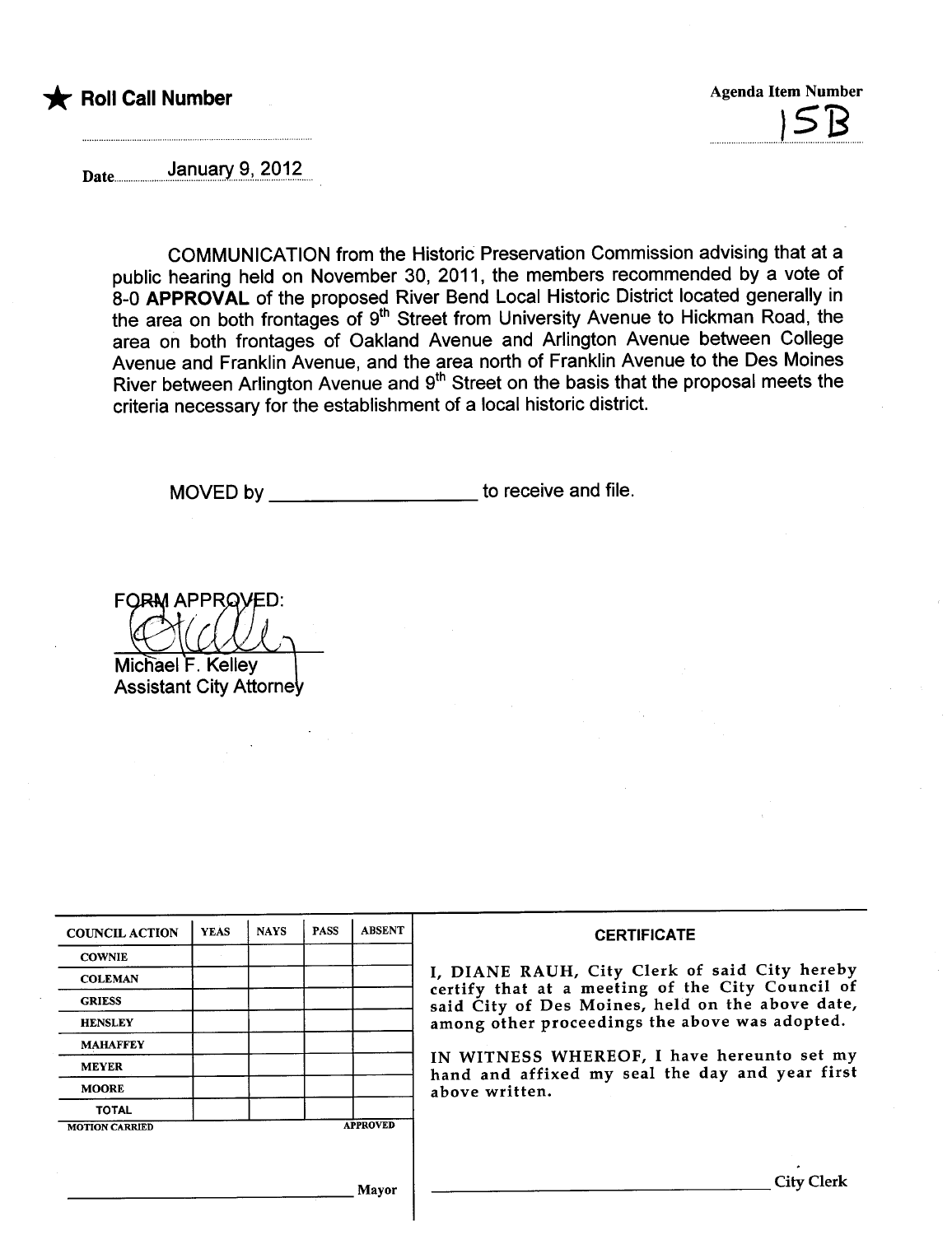

December 20,2011

Honorable Mayor and City Council City of Des Moines, Iowa

Communication from the City Historic Preservation Commission advising that at their meeting held November 30,2011, the following action was taken:

#### COMMISSION RECOMMENDATION:

After public hearing, the members voted 8-0 as follows:

| <b>Commission Action:</b> | Yes | <b>Nays</b> | Pass | Absent |
|---------------------------|-----|-------------|------|--------|
| Patricia "Pat" Berry      | Х   |             |      |        |
| Robert "Bob" Griffin      |     |             |      |        |
| <b>Susan Holderness</b>   | X   |             |      |        |
| <b>Elaine Estes</b>       |     |             |      |        |
| <b>Scotney Fenton</b>     |     |             |      |        |
| Denny Marchand            |     |             |      |        |
| <b>Shirley Shaw</b>       | X   |             |      |        |
| <b>York Taenzer</b>       |     |             |      |        |
| <b>Teresa Weidmaier</b>   |     |             |      |        |

APPROVAL of a motion finding that the proposed River Bend Local Historic District meets the criteria necessary for the establishment of a local historic district.

## STAFF RECOMMENDATION TO THE HISTORIC PRESERVATION COMMISSION

The proposed district meets the criteria necessary for the establishment of a local historic district. Staff recommends that the Commission forward a recommendation of approval to the City CounciL.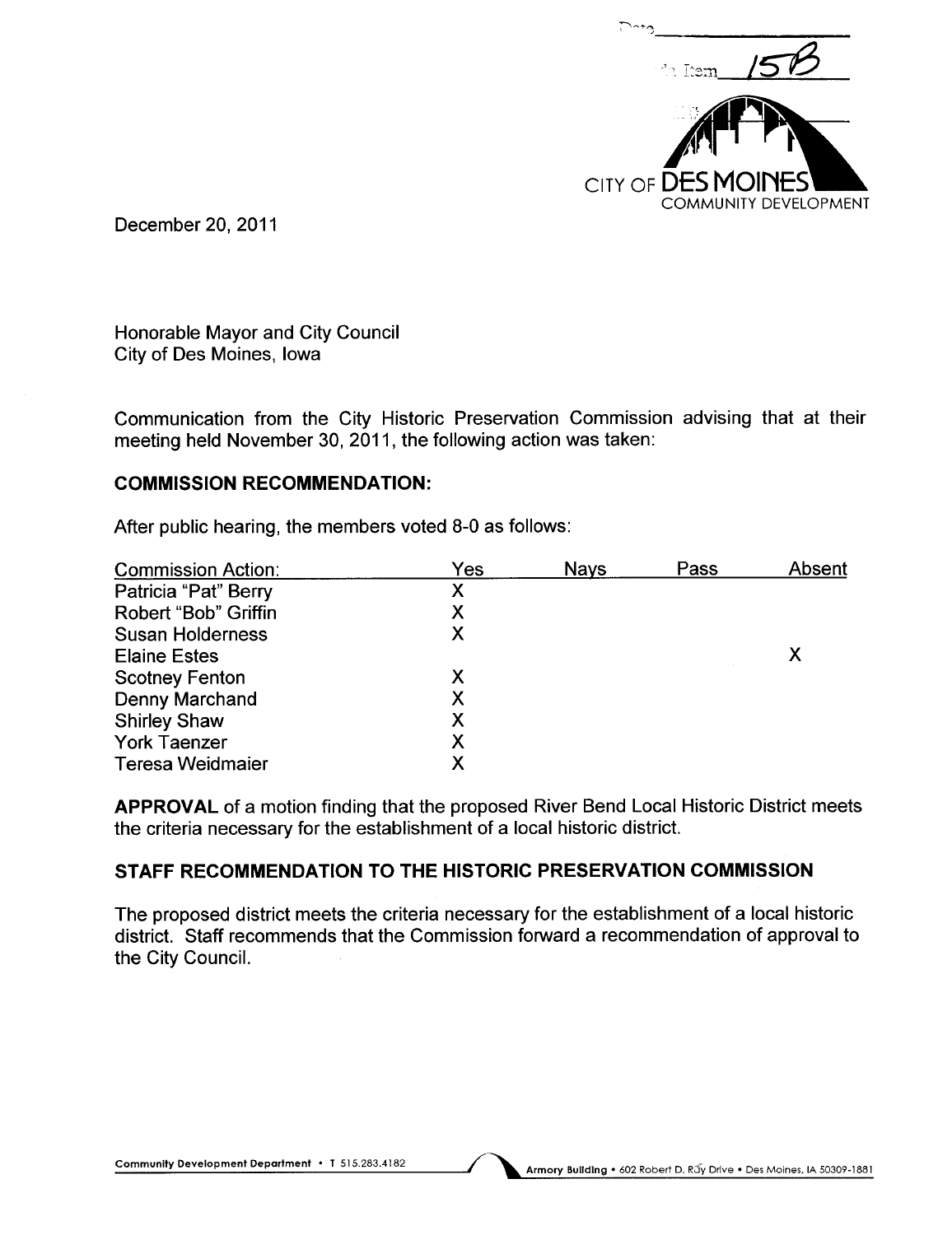## STAFF REPORT

## I. GENERAL INFORMATION

The City of Des Moines has received a petition for the establishment of a local historic district in the River Bend Neighborhood (see attachment "A"). The River Bend Neighborhood is located north of the downtown. Its boundaries are generally the Des Moines River to the north, 2<sup>nd</sup> Avenue to the east, University Avenue to the south and 9<sup>th</sup> Street to the west. The neighborhood contains six districts and 27 properties that are individually listed on the National Register of Historic Places. The proposed River Bend Local Historic District would consist of the following districts listed on the National Register of Historic Places.

- Riverview Park Plat Historic District. listed October 25, 1996
- Prospect Park Second Plat Historic District. listed April 23, 1998
- "The Oaklands" Historic District. listed October 25, 1996
- West Ninth Streetcar Line Historic District. listed April 23, 1998

These districts are contiguous and have a combined area of 111.87 acres. Their nomination to the National Register was supported by the Towards a Greater Des Moines: Development and Early Suburbanization, circa 188D-circa 1920 survey document prepared by Will Page, Public Historian. The nomination forms for each district indicate that they meet the National Register Criteria "A" and "C".

## National Register Criteria

- A. Property is associated with events that have made a significant contribution to the broad patterns of our history.
- C. Property embodies the distinctive characteristics of a type, period, or method of construction or represents the work of a master, or possesses high artistic values, or represents a significant and distinguishable entity whose components lack individual distinction.

## II. APPLICABLE SECTIONS OF THE CITY CODE

#### Sec. 58-28. Designation criteria.

- (a) For the purpose of this article, a historic district designation may be placed upon any area containing contiguous pieces of real estate under diverse ownership which:
	- (1) Are significant in American history, architecture, archaeology and culture; and
	- (2) Possess integrity of location, design, setting, materials, workmanship, feeling and association; and
	- (3) Are associated with events that have been a significant contribution to the patterns of our history; or
	- (4) Are associated with the lives of persons significant in our past; or
	- (5) Embody the distinctive characteristics of a type, period, or method of construction or represent the work of a master or possess high artistic values or represent a significant and distinguishable entity whose components may lack individual distinction;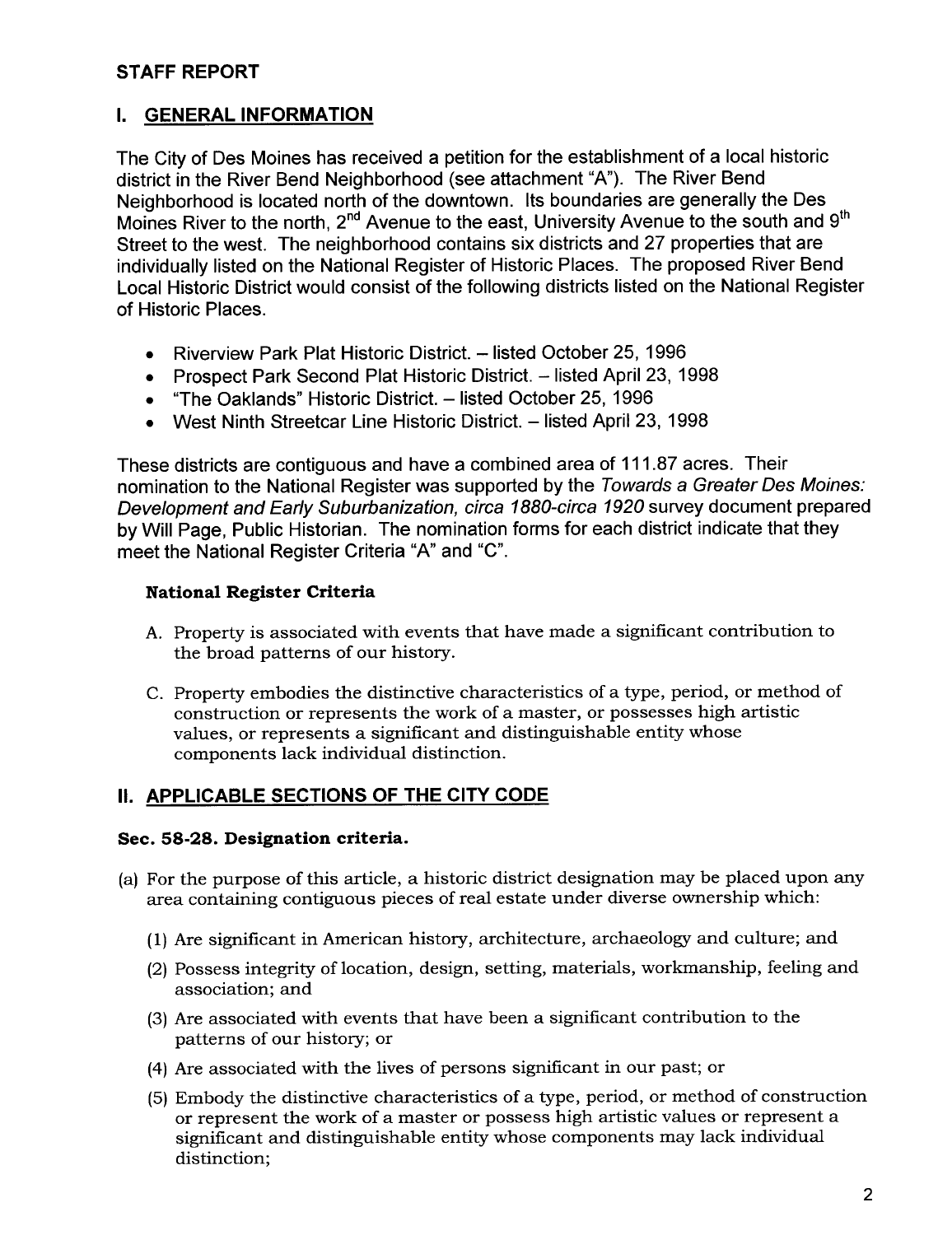- (6) Have yielded or may be likely to yield information important in prehistory or history.
- (b) Designation of an area as a historic district shall be proposed either by the city council on its own motion or by the filing of a petition with the community development department, on a standard form approved by that department, which shall be furnished by that department upon request. Each such petition shall include but not be limited to the following:
	- (1) Signatures of the owners of 51 percent of the total number of parcels of real estate within the proposed district, excluding parcels owned by governmental bodies, provided that each parcel, within the meaning of this subsection, shall constitute a separate parcel for property tax assessment purposes, as shown in the records of the county assessor on the date of the filing of the petition.
	- (2) A vicinity map showing the general location of the proposed district.
	- (3) The legal description of the boundary of the proposed district.
	- (4) A statement documenting the area's historical, architectural and cultural significance.
	- (5) A plat, at a scale of not more than 400 feet to the inch, showing the existing uses of all properties within the proposed district.
- (c) The community development department shall submit a description of the proposed district or the petition describing the proposed district, if a petition has been fied, to the historical division of the state department of cultural affairs for its report and recommendations. If the historical division determines that the proposed district does not meet the requirements of state law for designation as a historic district, no further action shall be taken toward designation of the proposed district. The report and recommendations of the historical division shall be made available for public viewing at the office of the community development department.

#### Sec. 58-29. Procedures.

- (a) The procedures of this section shall apply to all proposals for designation of historic districts, provided such proposals meet the criteria set forth in section 58-28 of this article. The procedures of this section shall also apply to all proposed amendments to the boundaries of existing historic districts, which amendments may be initiated by the city council, the historic preservation commission or the plan and zoning commission. The procedures of this section shall also apply to all proposals for repeal of an existing historic district, which may be proposed either by the city council on its own motion or by the filing of a petition signed by the owners of 51 percent of the total number of parcels of real estate within the proposed district, excluding parcels owned by governmental bodies, provided that each parcel, within the meaning of this subsection, shall constitute a separate parcel for property tax assessment purposes, as shown in the records of the county assessor on the date of the fiing of the petition.
- (b) Each such proposal shall be scheduled for separate public hearings before the historic preservation commission and the plan and zoning commission, except that no such hearing shall be held before the historic preservation commission on the proposal for designation of the city's first historic district. The historic preservation commission shall give prior notice of the time, date, place and subject matter of such hearing. Such notice shall be served by regular mail addressed to each property owner of land included within such proposal at his or her last known address, or if the address of any such property owner is unknown, such notice shall be served by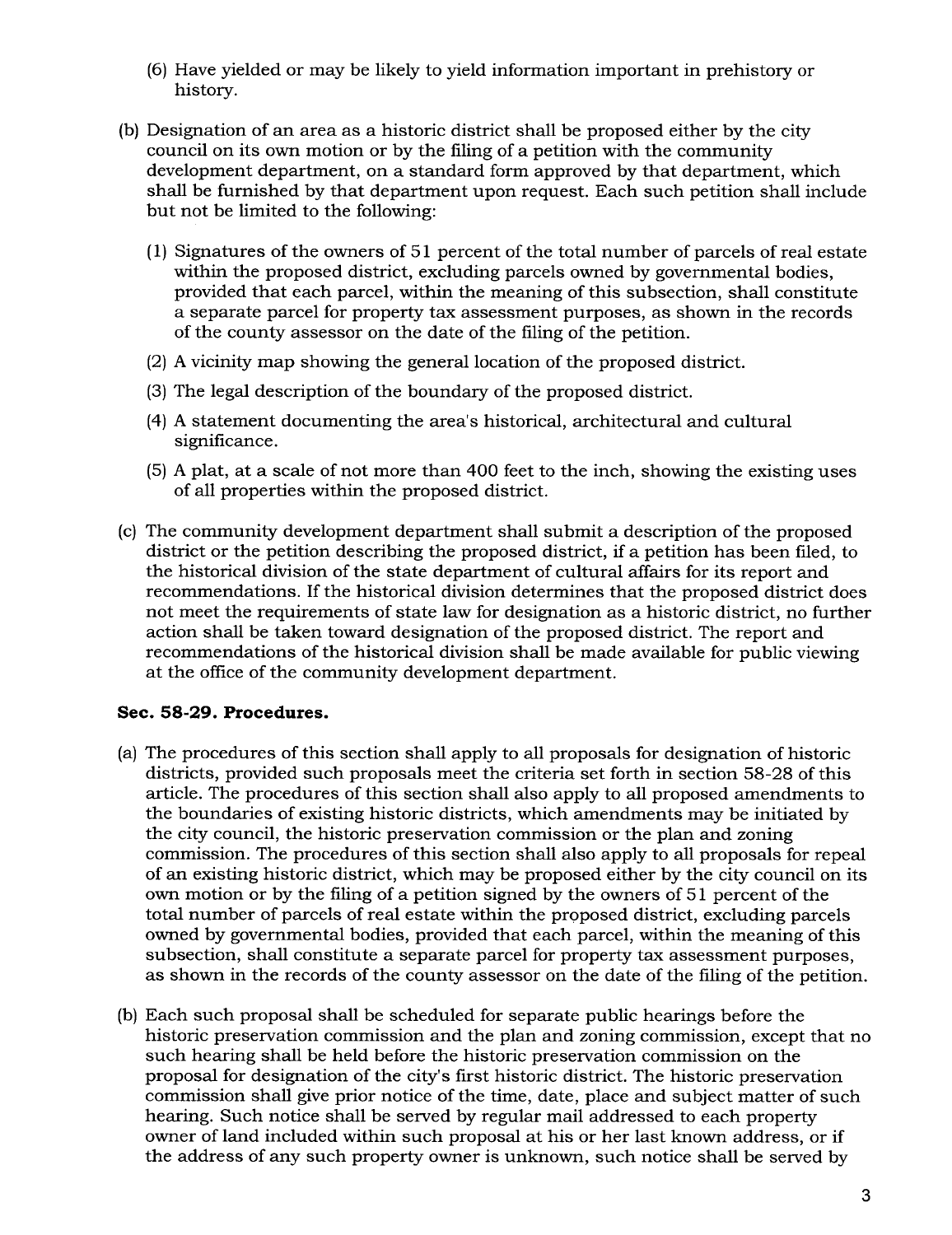regular mail addressed to "owner" at the street address of the property in question. After public hearing, the historic preservation commission and the plan and zoning commission shall each forward its report and recommendations concerning such proposal to the city counciL.

(c) Upon receipt of such reports and recommendations, the city council shall schedule a public hearing to consider such proposal and shall provide notice of such hearing as required by law. After public hearing, the city council shall act to approve, approve with modification, or disapprove such proposal. In so acting the city council may delete area from the original proposal, but the council shall not add area which was not included in the original proposal. The designation, amendment or repeal of a historic district shall each be completed on the effective date of an ordinance relating thereto. A copy of each such ordinance shall be forwarded to the historical division of the state department of cultural affairs.

## II. ANALYSIS

The submitted petition contains the signatures of the owners of 143 tax parcels. This represents 52.76% of the 271 non-government owned tax parcels within the proposed district and exceeds the minimum 51% requirement. The district contains 16 government owned parcels not included in these figures.

The proposal was forwarded to the State Historical Society of Iowa for review in accordance with Section 303.34 of the State Code and Section 58-28(c) of the Des Moines City Code. On October 17,2011 staff received written confirmation from the State that the proposed district meets the requirement set in State Code for the establishment of a local historic district.

#### 303.34 Areas of historical significance.

The provisions of sections 303.20 to 303.33 do not apply within the limits of a city. However, in order for a city to designate an area which is deemed to merit preservation as an area of historical significance, the following shall apply:

- 1. An area of historical significance shall be proposed by the governing body of the city on its own motion or upon the receipt by the governing body of a petition signed by residents of the city. The city shall submit a description of the proposed area of historical significance or the petition describing the proposed area, if the proposed area is a result of the receipt of a petition, to the historical division which shall determine if the proposed area meets the criteria in subsection 2 and may make recommendations concerning the proposed area. Any recommendations made by the division shall be made available by the city to the public for viewing during normal working hours at a city government place of public access.
- 2. A city shall not designate an area as an area of historical significance unless it contains contiguous pieces of property under diverse ownership which meets the criteria specified in section 303.20, subsection 1, paragraphs "a" to "f'.

#### 303.20 Definitions.

As used in this subchapter of this chapter, unless the context otherwise requires: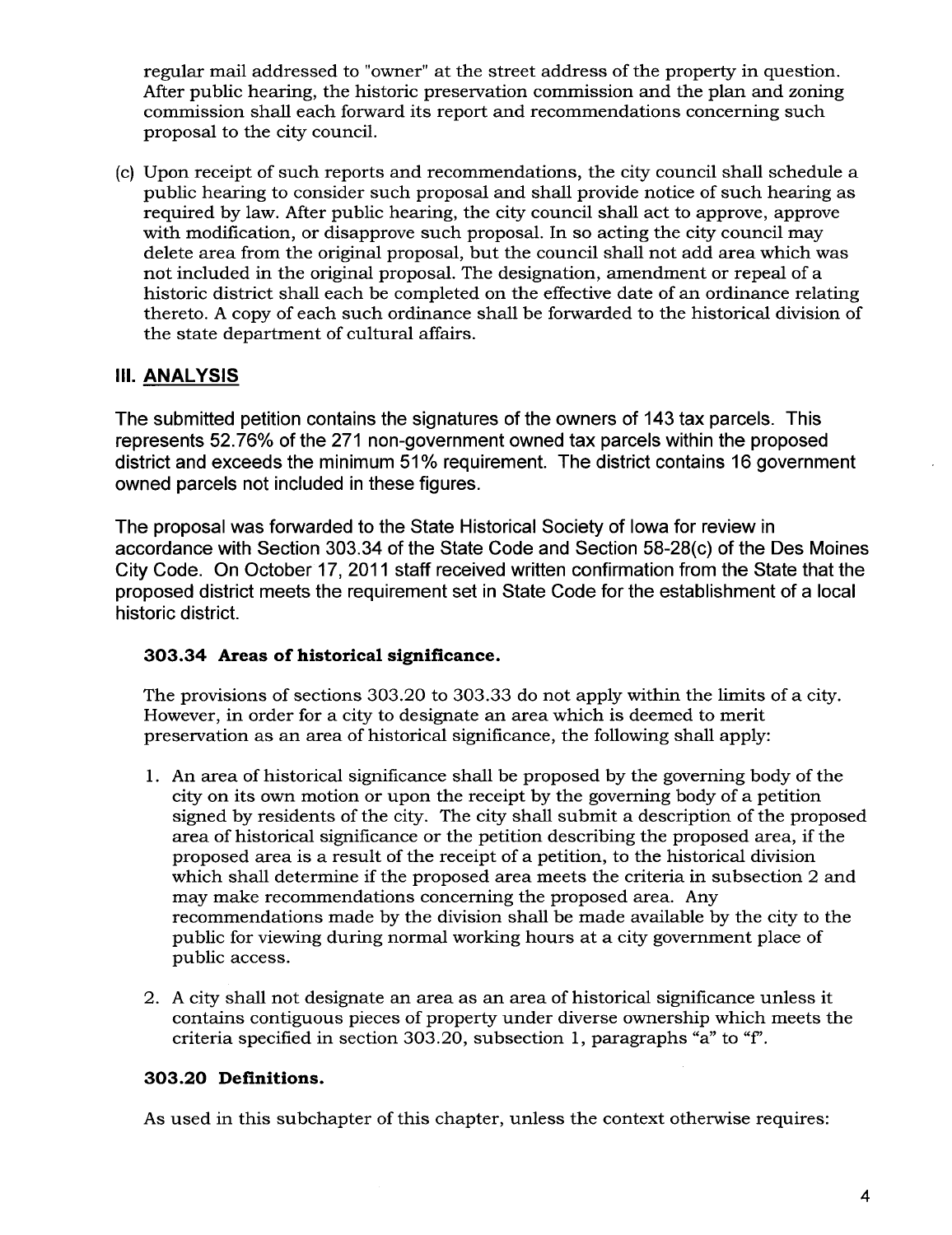- 1. "Area of historical significance" means contiguous pieces of property of no greater area than one hundred sixty acres under diverse ownership which:
	- a. Are significant in American history, architecture, archaeology and culture, and
	- b. Possess integrity of location, design, setting, materials, skil, feeling and association, and
	- c. Are associated with events that have been a significant contribution to the broad patterns of our history, or
	- d. Are associated with the lives of persons significant in our past, or
	- e. Embody the distinctive characteristics of a type; period; method of construction; represent the work of a master; possess high artistic values; represent a significant and distinguishable entity whose components may lack individual distinction.
	- f. Have yielded, or may be likely to yield, information important in prehistory or history.

A notice was mailed to all property owners within the proposed district advising them of the hearings to be held by the Historic Preservation Commission on November 30,2011 and by the Plan and Zoning Commission on December 15, 2011. The commission recommendations will be forwarded to the City Council for consideration at a future public hearing.

## iv. ADDITIONAL INFORMATION

If the district is approved by the City Council two additional seats will be added to the Historic Preservation Commission. These seats would be appointed by the Mayor and would require residency in the new district.

The Architectural Guidelines for Building Rehabiltation, the Architectural Guidelines for New Construction and the Fence Guidelines that are utilized in the Sherman Hill and Owl's Head Local Historic Districts will be used for the review of cases from River Bend if the proposed district is approved. The River Bend area is from the same era as the existing local districts. The existing design guidelines are easily applied to a variety of architectural styles as they tend to focus on form, shape and materials and do not mandate a particular style. Staff anticipates there will be a substantial increase in enforcement and education efforts by City staff and the Historic Preservation Commission as property owners become familiar with the new regulations.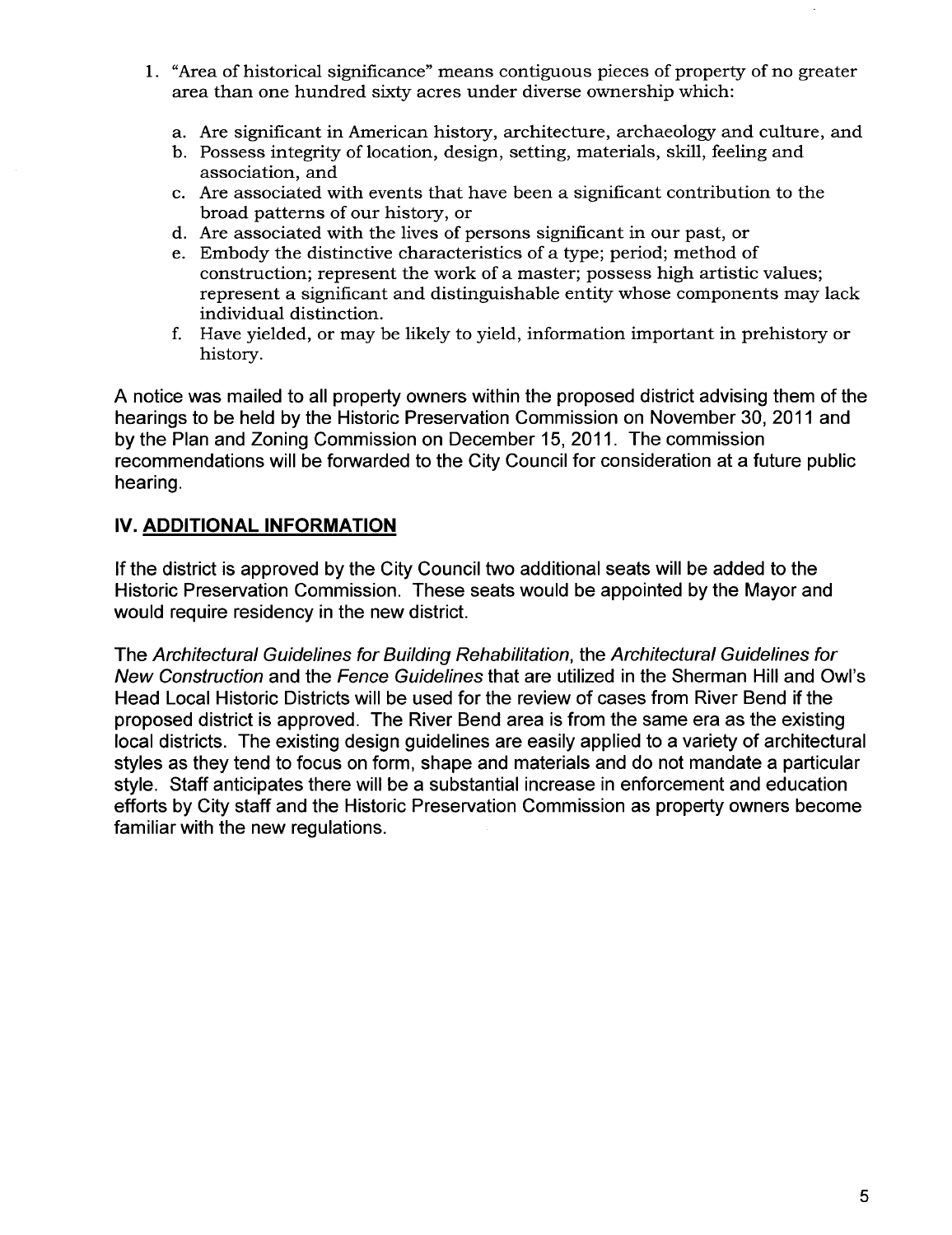# ATTACHMENT "A"

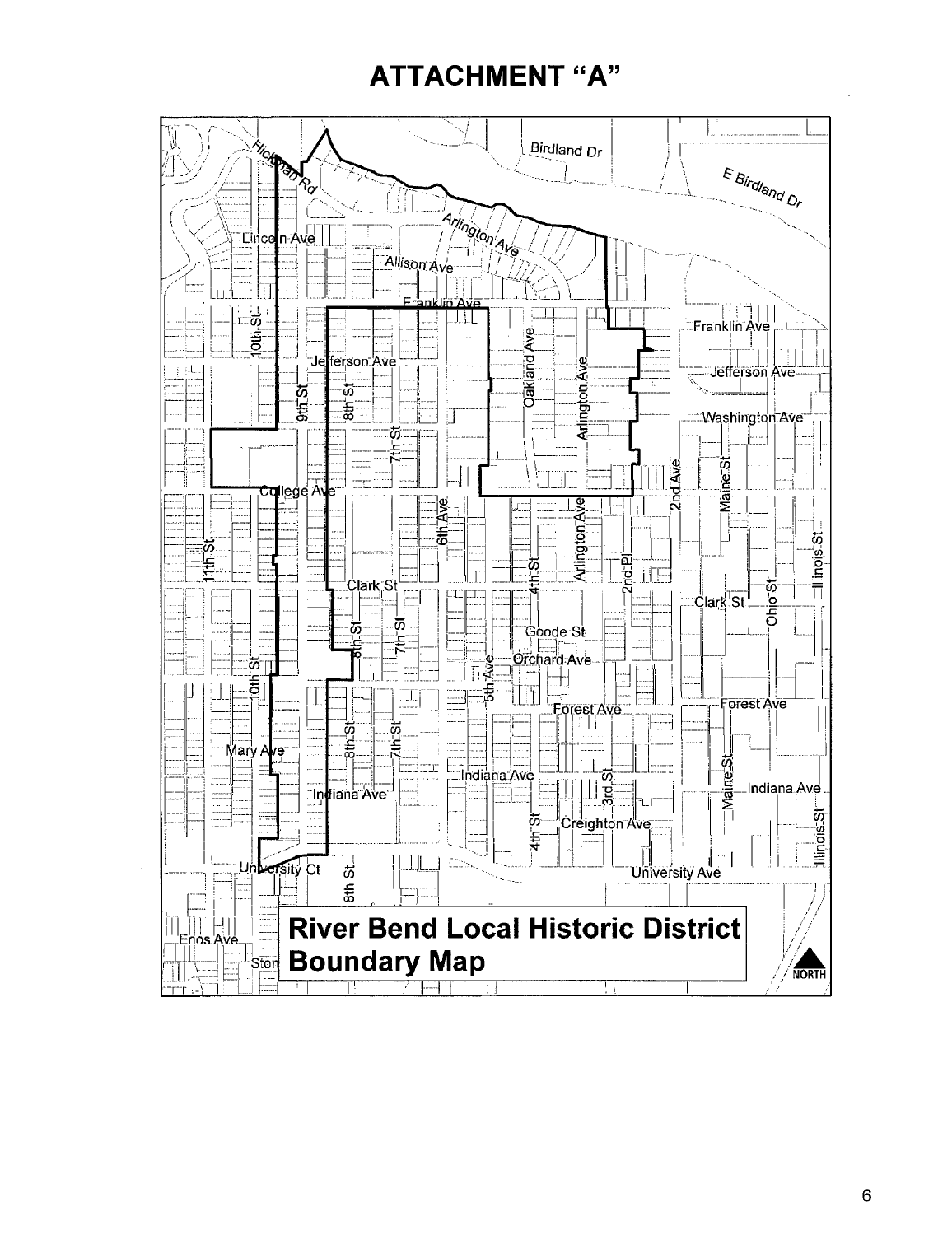## SUMMARY OF DISCUSSION

Jason Van Essen presented the staff report and recommendation.

## CHAIRPERSON OPENED THE PUBLIC HEARING

Aaron Todd (spoke in favor), 1334 9<sup>th</sup> Street, indicated he was speaking on behalf of the River Bend Neighborhood Association. He summarized the Association's outreach effort from over the past year. Noted that the association formed a housing committee early in 2010 to lead the local historic district project as well as work on a couple of other projects. During the summer of 2010 the committee met with staff to develop an outline of the approval process. They developed their strategy and appointed a point person to lead the petition signature process for each of the four National Register Districts. The committee developed a brochure for the effort and mailed it to all of the property owners in the proposed district. A portion of the River Bend Neighborhood Association website was dedicated to the effort.

In September 2010 property owners were invited to two informational meetings. Following these meetings the housing committee began asking for support and signatures. Spanish speaking supporters of the effort spoke with Spanish speaking property owners to ensure they understood the effort. Committee members called non-profit and non-resident property owners and offered to meet with them to explain the effort.

He noted that they received the support of 70% of the property owners that live in the proposed district. Stated that they have a racially, ethnically and economically diverse neighborhood and that the signatures on the petition are representative of this diversity.

He noted that the Certificate of Appropriateness process was shared with property owners. Stated that they believe there are financial tools available for property owners to assist with renovations and that they are not used as often as they could be. Indicated that the Neighborhood Association has members that are knowledgeable of these programs such as tax credits, tax abetment and the Neighborhood Finance Corporation and know how they can be layered to increase the financial feasibility of projects for property owners. Indicated they are willing to help others.

He stated that while the petition process was organized by the members of the housing committee their success was truly due to numerous neighbors that offered to reach out to their neighbors and explain the benefits of the local historic district designation. He stated their belief that the local historic district designation is the next step in the revitalization of their neighborhood and a necessary step to safeguard their neighborhood's historic character.

Cruz Mata (spoke in opposition), 1533 East Vine Street, stated he owns the property at 1331  $9<sup>th</sup>$  Street. He indicated that he bought the property as an investment property but is remodeling it before he rents it out. Stated that he would like to put smaller windows in the building to lessen the likelihood of kids falling out the windows and would like to move the exterior staircase to the rear of the building. Indicated that he has repaired the north foundation walL. Stated he was afraid that if his property was in a local historic district that the Commission would not approve of the work he wants to do or would ask him to do more than he could afford.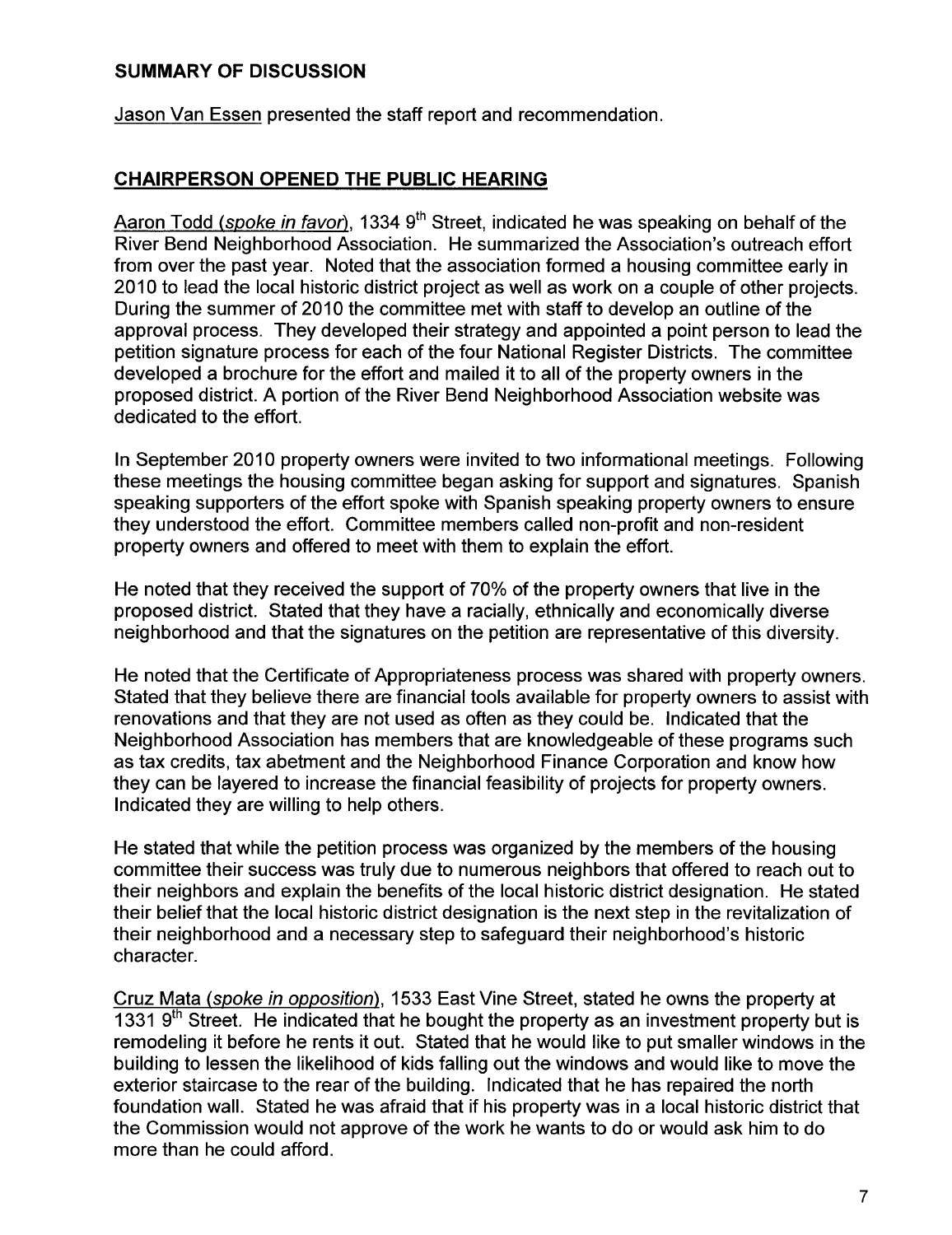Teresa Weidmaier indicated that the Commission works hard with property owners to find solutions that meet their needs and comply with the design guidelines. This includes landlords that are looking to do what they need to do to make a property safe and rentable but not restore the property back to a single family house. Indicated that staff is excellent at working with property owners to finding design solutions and is always available to bounce ideas off of to help property owners plan in advance.

Cruz Mata stated that he had already talked to staff and was advised that his long term plans to cover the house with stucco siding and change the style of the house to more of a Spanish style would likely not be approved. Stated that he is not going to be able to do what he wants to with his property. Stated his belief that the Commission is only concerned with historical considerations and does not consider safety, cost or energy efficiency. Noted that there is a beautiful home across the street and that he does not want to do anything that would make his property less attractive and detract from other properties. He indicated that his property has aluminum siding that is in poor condition. He stated he wants to improve his property but does not want others telling him how he is going to have to improve the property.

Jason Van Essen explained his previous conversation with Mr. Mata so other members of the audience would understand the circumstances. Noted that they had discussed removing the aluminum siding and installing stucco siding and changing the style of the building. Staff indicated that changing the style of the house would be contrary to the purpose of having a local historic district. Explained that anything the Commission approves has to comply with the City's Building and Rental Codes. Stated that there are ways to address those codes without losing the historic integrity of a property. For example, porch balustrades were shorter than they are today due to modern Building Code requirements. A way to maintain a historically appropriate height for a balustrade while meeting the Building Code railing height requirement is to install a metal bar above the balustrade to provide additional railing height with minimal visual change to the original design intent of the balustrade. Regarding window opening size, the design guidelines indicated that window openings should be maintained or returned to their original size if they have been modified. The applicant's concern for kids potentially falling out of the windows might be addressed on the inside of the building with bars or other similar treatment across the lower portion of the windows. Noted that one of the key purposes of the local district designation is to limit changes to buildings that diminish historic architectural elements or that completely alter the appearance of a structure.

Gayle Landis (spoke in favor), 710 Hickman, indicated that her house has been in her family for 102 years and that she is excited about the proposed local historic district designation. She noted that some of the houses in the neighborhood were being foreclosed on and asked that if someone buys them if they would be guided on how to make repairs.

Susan Holderness replied that any new property owner would be required to follow the design guidelines.

Gayle Landis asked for calcification on what aspects of a property the Commission reviews.

Teresa Weidmaier indicated that the Commission reviews all exterior work including things such as gutters, fences, garages, retaining walls, decks and patios. She noted that interior work is not reviewed.